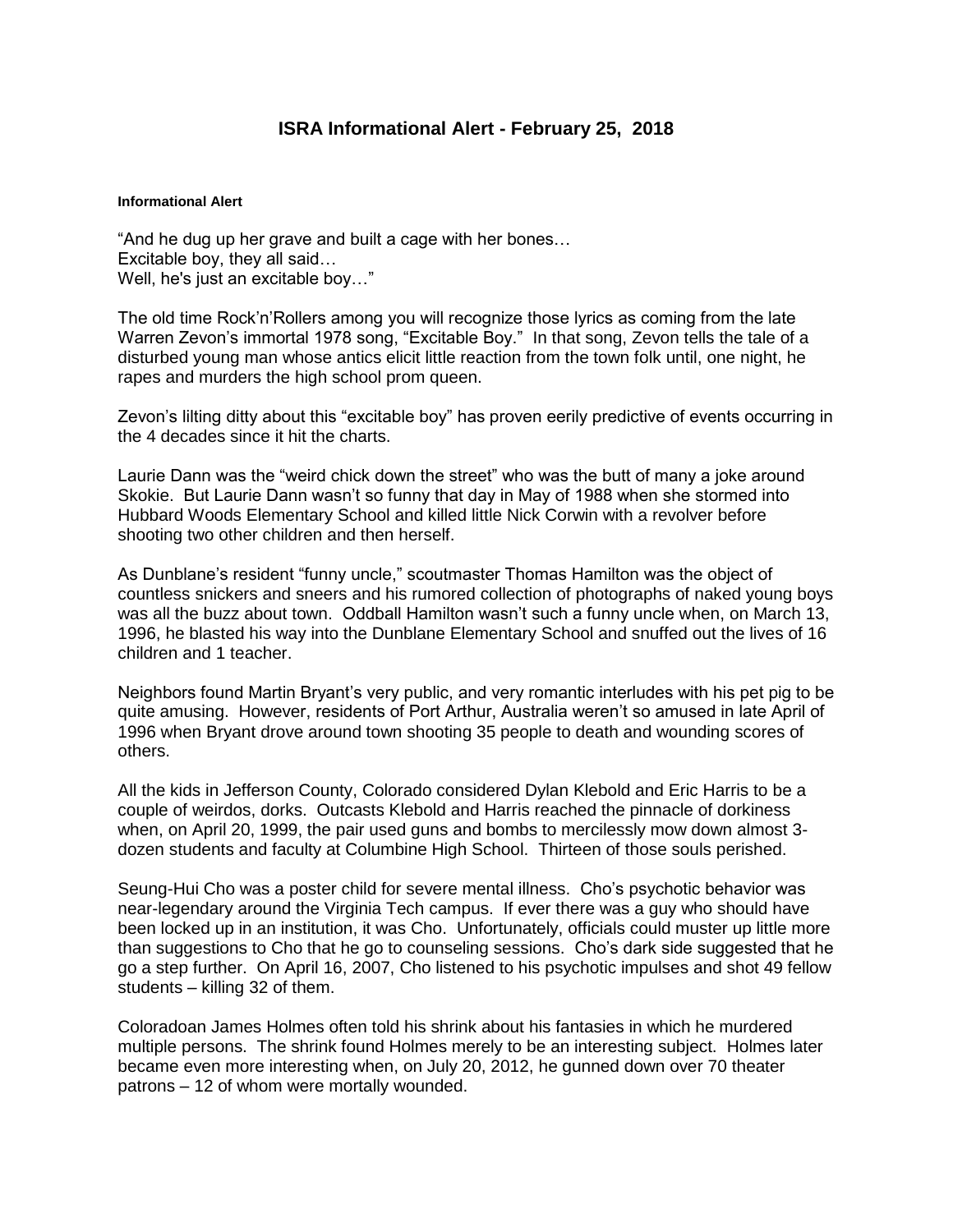From the time he was 3 years old, it was evident that Adam Lanza was a mental and emotional defect. Defects identified by specialists included: communication and sensory difficulties; socialization delays; repetitive behaviors; sensory-integration disorder, sensory processing disorder; autism; anxiety; Asperger's Syndrome, obsessive-compulsive disorder, anorexia, and schizophrenia. Consequently, it was determined that Lanza was too deficient to attend school. On November 30, 2012, Adam Lanza returned to Sandy Hook Elementary School one last time so he could murder over 20 students and teachers before putting a pistol to his own head and taking the coward's way out.

At the end of the Zevon song, the community shows that it has learned nothing and, after 10 years of internment, the "excitable boy" is released back to the community where he picks up right where he left off.

Likewise, Americans have apparently learned nothing from decades of mass murder by crazed sociopaths.

Witness the case of Nikolas Cruz.

By all accounts, Nikolas Cruz was every bit as mentally defective as was Adam Lanza. However, whereas Lanza was relatively passive, Cruz was impulsive, sadistic, and violent. Cruz was well known for cruelty to small animals, violent outbursts against those who were kind to him, acts of self-mutilation, felonious threats, and a host of other bizarre behaviors. The fact that the police made over 3-dozen visits to his home over the past 2 years is more than noteworthy. Yet, despite all the warning signs, Cruz was able to enter the Douglas school in Parkland, Florida on Valentine's Day with rifle in hand. Unmolested, Cruz tripped the fire alarm and then systematically executed 17 people while wounding a dozen or so more.

Dann, Hamilton, Bryant, Klebold, Harris, Cho, Holmes, Lanza, Cruz – just a bunch of excitable boys and girls.

America, and much of the world for that matter, has spent the last half-century operating under the misguided notion that we have to learn to live with sociopaths rather than sociopaths having to learn to live by society's rules. As a matter of principle, every ounce of compassion possible should be extended to our mentally ill citizens. However, the line must be drawn when the safety of the rest of us is at stake.

In keeping with what is now a disappointing tradition, Americans have responded to the Parkland crimes by circling the wagons and pointing all the guns inward. Fingers of blame are being pointed at the NRA, at President Trump, and at every other right-leaning institution. Indeed, fingers of blame are being pointed every which way – except at ourselves for our failure to learn the terrifying lessons that come with trying to integrate people with serious mental illness into civil society. And, in the aftermath of Parkland, it is chillingly evident that we are unable or unwilling to broach the subject of reining in psychopaths. Instead, the politics of the day are focused on individuals who pose zero threat to social order.

Thanks to our friends at CNN, we were provided with a glimpse into the politics of blaming the blameless. On 21 February, CNN hosted a "town hall" on so-called "gun violence" attended by Parkland parents and students. On the stage in the center of the arena was a panel of